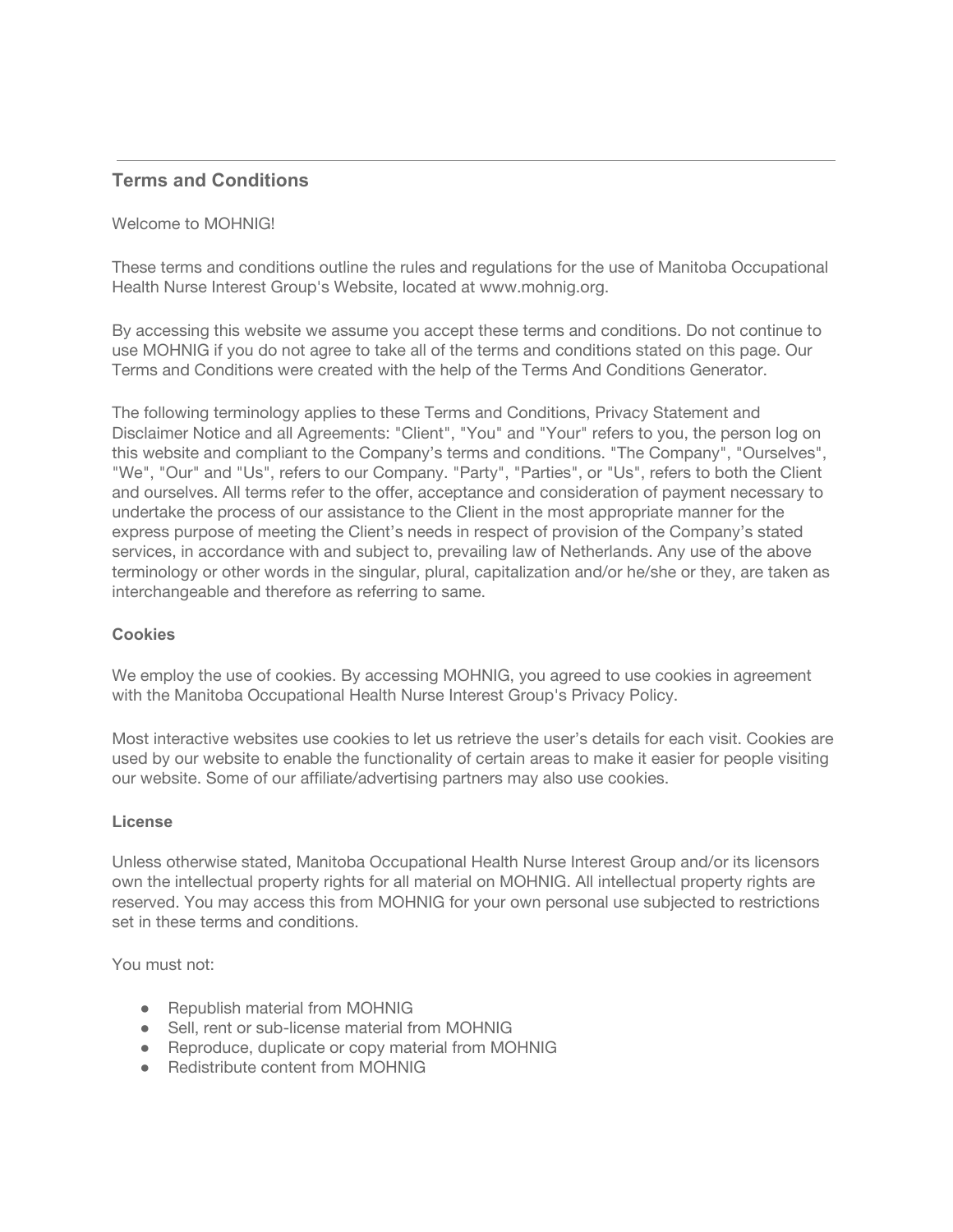This Agreement shall begin on the date hereof.

Parts of this website offer an opportunity for users to post and exchange opinions and information in certain areas of the website. Manitoba Occupational Health Nurse Interest Group does not filter, edit, publish or review Comments prior to their presence on the website. Comments do not reflect the views and opinions of Manitoba Occupational Health Nurse Interest Group,its agents and/or affiliates. Comments reflect the views and opinions of the person who post their views and opinions. To the extent permitted by applicable laws, Manitoba Occupational Health Nurse Interest Group shall not be liable for the Comments or for any liability, damages or expenses caused and/or suffered as a result of any use of and/or posting of and/or appearance of the Comments on this website.

Manitoba Occupational Health Nurse Interest Group reserves the right to monitor all Comments and to remove any Comments which can be considered inappropriate, offensive or causes a breach of these Terms and Conditions.

You warrant and represent that:

- You are entitled to post the Comments on our website and have all necessary licenses and consents to do so;
- The Comments do not invade any intellectual property rights, including without limitation copyright, patent or trademark of any third party;
- The Comments do not contain any defamatory, libelous, offensive, indecent or otherwise unlawful material which is an invasion of privacy
- The Comments will not be used to solicit or promote business or custom or present commercial activities or unlawful activity.

You hereby grant Manitoba Occupational Health Nurse Interest Group a non-exclusive license to use, reproduce, edit and authorize others to use, reproduce and edit any of your Comments in any and all forms, formats or media.

# **Hyperlinking to our Content**

The following organizations may link to our Website without prior written approval:

- Government agencies;
- Search engines;
- News organizations;
- Online directory distributors may link to our Website in the same manner as they hyperlink to the Websites of other listed businesses; and
- System wide Accredited Businesses except soliciting non-profit organizations, charity shopping malls, and charity fundraising groups which may not hyperlink to our Website.

These organizations may link to our home page, to publications or to other Website information so long as the link: (a) is not in any way deceptive; (b) does not falsely imply sponsorship, endorsement or approval of the linking party and its products and/or services; and (c) fits within the context of the linking party's site.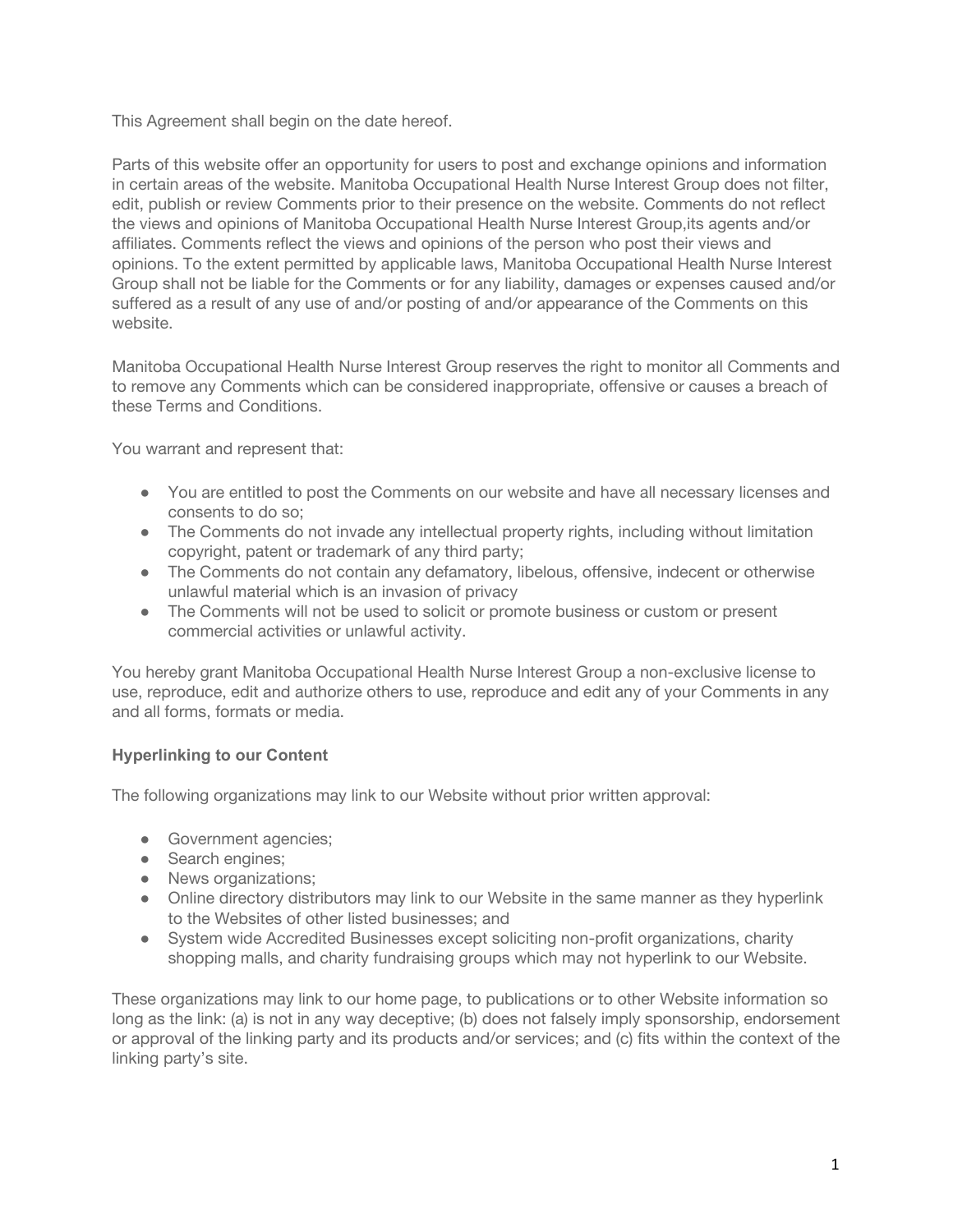We may consider and approve other link requests from the following types of organizations:

- commonly-known consumer and/or business information sources:
- dot.com community sites:
- associations or other groups representing charities;
- online directory distributors;
- internet portals;
- accounting, law and consulting firms; and
- educational institutions and trade associations.

We will approve link requests from these organizations if we decide that: (a) the link would not make us look unfavorably to ourselves or to our accredited businesses; (b) the organization does not have any negative records with us; (c) the benefit to us from the visibility of the hyperlink compensates the absence of Manitoba Occupational Health Nurse Interest Group; and (d) the link is in the context of general resource information.

These organizations may link to our home page so long as the link: (a) is not in any way deceptive; (b) does not falsely imply sponsorship, endorsement or approval of the linking party and its products or services; and (c) fits within the context of the linking party's site.

If you are one of the organizations listed in paragraph 2 above and are interested in linking to our website, you must inform us by sending an email to Manitoba Occupational Health Nurse Interest Group. Please include your name, your organization name, contact information as well as the URL of your site, a list of any URLs from which you intend to link to our Website, and a list of the URLs on our site to which you would like to link. Wait 2-3 weeks for a response.

Approved organizations may hyperlink to our Website as follows:

- By use of our corporate name; or
- By use of the uniform resource locator being linked to; or
- By use of any other description of our Website being linked to that makes sense within the context and format of content on the linking party's site.

No use of Manitoba Occupational Health Nurse Interest Group's logo or other artwork will be allowed for linking absent a trademark license agreement.

### **iFrames**

Without prior approval and written permission, you may not create frames around our Web Pages that alter in any way the visual presentation or appearance of our Website.

# **Content Liability**

We shall not be held responsible for any content that appears on your Website. You agree to protect and defend us against all claims that is rising on your Website. No link(s) should appear on any Website that may be interpreted as libelous, obscene or criminal, or which infringes, otherwise violates, or advocates the infringement or other violation of, any third party rights.